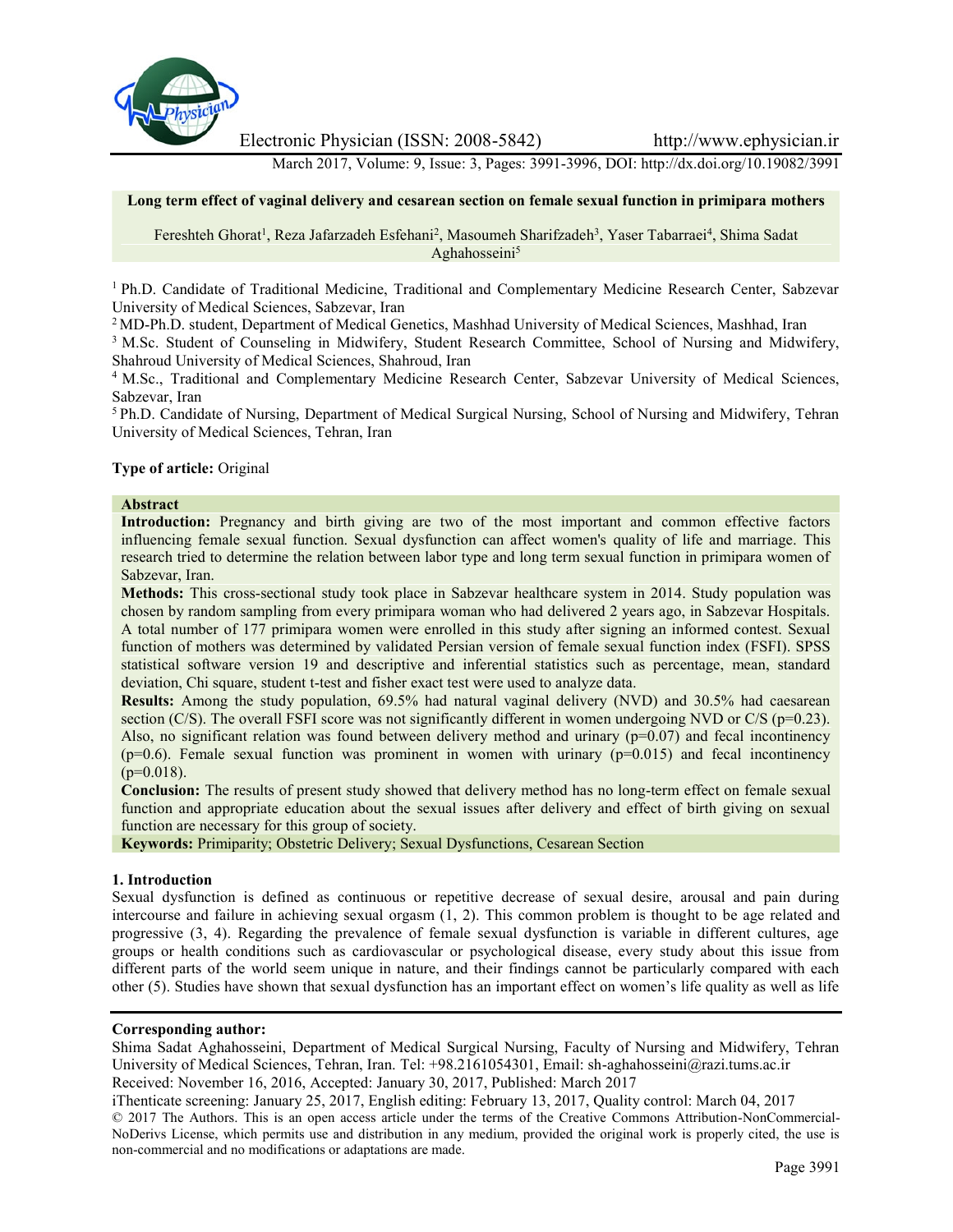after marriage (6). In a most recent study in our region, the prevalence of female sexual dysfunction was reported to be approximately 62% in healthy women (7). Various factors can affect sexual function. Pregnancy and child birth are two important and common factors which are reported to have controversial effects on sexual function (8-11). Sexual function fluctuates within 6 months after delivery and will gradually improve (12). Both pregnancy and delivery are known risk factors of pelvic floor dysfunction. Pelvic floor dysfunction can be manifested as urinary or fecal incontinence, female reproductive organ prolapse, and pleasure and sexuality disturbances. Hormonal changes, as well as mechanical forces during pregnancy and also the pressure of labor process on pelvic floor muscles, can provide neural and muscular damage to pelvic floor organs; leading to further sexual dysfunction (13). In our country, the rate of Cesarean Section (C/S) with no medical indication is growing, and women show tendency toward C/S because of personal beliefs including fear of pain and injury during child birth, and complications of Normal Vaginal Delivery (NVD) (14). According to the rise in tendency toward C/S and because of antithesis about the long-term effects of type of delivery on female sexual function, we decided to evaluate the long-term effect of delivery type on female sexual function in an Iranian population.

## **2. Material and Methods**

This cross-sectional study took place in healthcare facilities of Sabzevar University of Medical Sciences in 2014. The study protocol was approved by Sabzevar University of Medical Science Ethic Committee (Research code: 90008). Study population was chosen by random sampling from every primipara woman who had delivered 2 years ago, in Sabzevar Hospitals. None of the study participants had any previous mental or physical illness within 2 years after delivery and also did not take any medication for longer than a month within this 2-year period. Women who had preterm or post term labor, non-elective Cesarean Section (C/S) and instrumental vaginal delivery, or those who were multi partner were excluded. Also, illiterate women were not considered for enrollment in this study. Eligible women filled the informed consent, and were given two separate questionnaires for assessing sexual function and demographic data. Female sexual function was assessed by Female Sexual Function Index (FSFI). FSFI questionnaire consisting of 19 items. This questionnaire evaluates six main domains of sexual functions including sexual desire, lubrication, sexual satisfaction, sexual arousal, orgasm and sexual pain over the previous month (7, 15). FSFI score is obtained by summing up the scores achieved in each domain. Persian translate of FSFI questionnaire has been previously validated in an Iranian study (16). In this study, cut-off points used for sexual dysfunction were similar to previous study in Sabzevar University of Medical Sciences with the same questionnaire (7). Score cut off points were as follow: sexual pain: 3.8, Sexual desire: 3.3, sexual arousal: 3.4, lubrication: 3.7, orgasm: 3.4 and sexual satisfaction: 3.8 (7, 17). Sensitivity analysis for Persian version of FSFI reported the score of 28 as the best cut-off point (sensitivity: 83%, specificity: 82%) (17). Demographic questionnaire included questions about participant's age, marriage duration, type of delivery and educational status. Urinary and fecal incontinency were documented according to patients' medical record, which was completed by their gynecologist. Participants who were diagnosed with sexual dysfunction in the study were advised to consult a gynecologist. Study data was analyzed by the statistical package for social sciences (SPSS) software version 19. Demographic data was assessed by descriptive statistical tests. Chi square, student t-test and fisher exact test were used for comparing groups. Confidence limit was set at 0.95, and P-value lesser than 0.05 was considered as statistically significant.

## **3. Results**

One hundred and seventy-seven women were eligible to enroll in this study. Mean age of participants was  $31.81\pm6.31$  years and mean age of marriage was  $11.7\pm6.15$  years. Most of the study population had NVD (69.5%). Approximately 50% of participants had primary education. Participants in both NVD and C/S groups were similar in terms of demographic data. Mean score of sexual function was not statistically significant between the study groups (p=0.23). However, participants in C/S group showed significantly higher sexual arousal score than NVD group  $(p=0.04)$  (Table 1). Urinary and fecal incontinence were observed in 22.6% and 0.6% of study population respectively. No significant relation was observed between urinary and fecal incontinence and labor type (p=0.07 and p=0.6 respectively). Participants with both types of incontinency had weaker sexual function (Table 2). Out of a total of 123 NVD participants, 56 had sutured lacerations; however, statistical analysis did not reveal significant difference in study variables in comparison with labor with intact perineum  $(p=0.1)$ .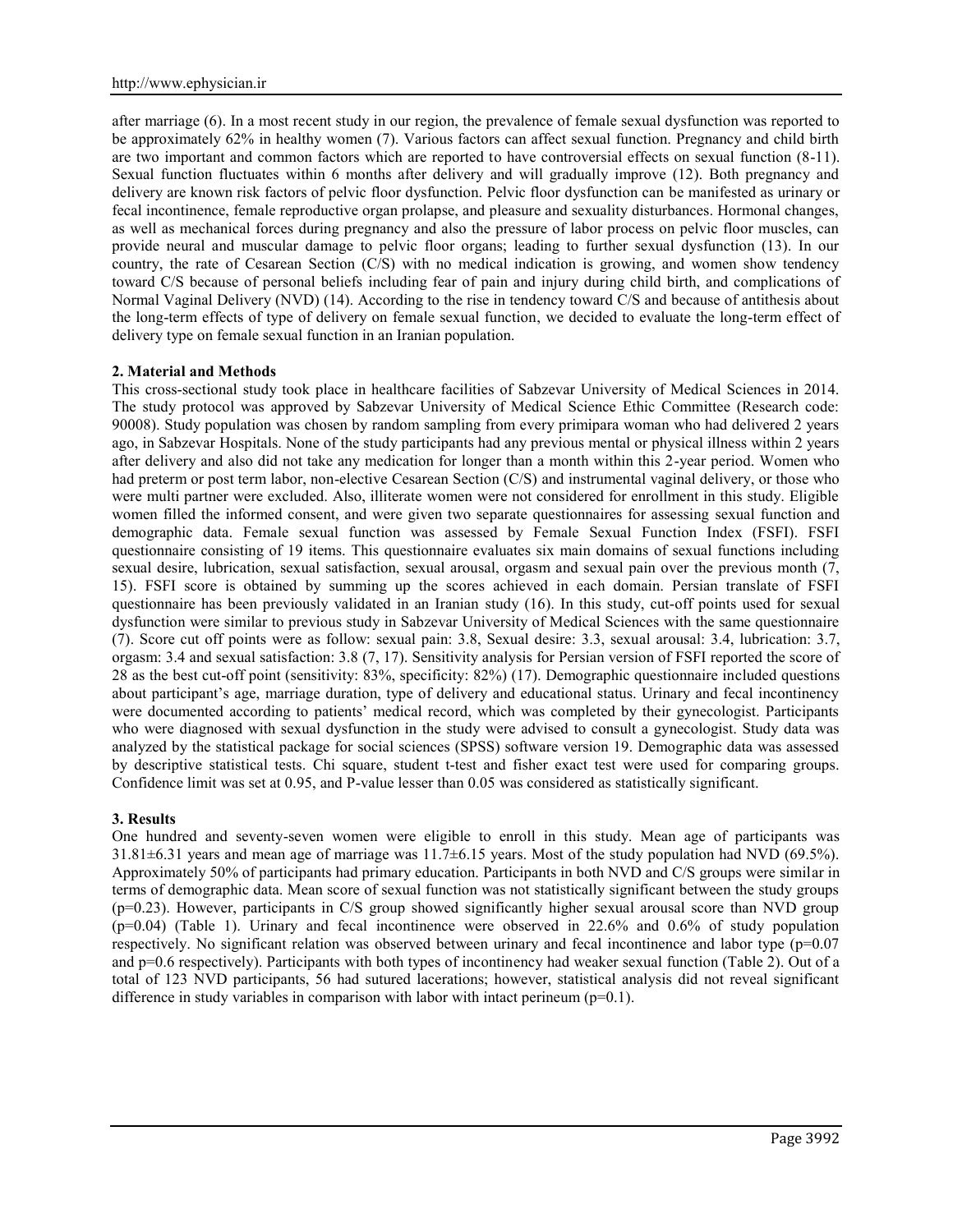| Variable          | Delivery type | Mean (SD)    | p-value |
|-------------------|---------------|--------------|---------|
| Total FSFI score* | C/S           | 23.6(6.45)   | 0.23    |
|                   | <b>NVD</b>    | 22.45 (5.85) |         |
| Desire            | C/S           | 3.51(0.83)   | 0.26    |
|                   | <b>NVD</b>    | 3.35(0.85)   |         |
| Arousal           | C/S           | 3.76(1.1)    | 0.04    |
|                   | <b>NVD</b>    | 3.39(1.11)   |         |
| Lubrication       | C/S           | 4.14(1.55)   | 0.2     |
|                   | <b>NVD</b>    | 3.85(1.31)   |         |
| Orgasm            | C/S           | 4.0(1.84)    | 0.31    |
|                   | <b>NVD</b>    | 3.73(1.45)   |         |
| Satisfaction      | C/S           | 4.19(1.70)   | 0.84    |
|                   | <b>NVD</b>    | 4.24(1.55)   |         |
| Pain              | C/S           | 4.07(1.49)   | 0.42    |
|                   | <b>NVD</b>    | 3.89(1.34)   |         |

**Table 1.** Comparison scores of FSFI and its sub groups in C/S and NVD women

\*Female sexual function index

**Table 2.** Comparison scores of FSFI in C/S and NVD women with incontinency

| Incontinency type             | Mean FSFI score | <b>SD</b> | p-value |
|-------------------------------|-----------------|-----------|---------|
| With urinary incontinence     | 20.65           | 6.29      | 0.015   |
| Without urinary incontinence  | 23.43           | 5.60      |         |
| With fecal incontinence       | 90              |           | 0.018   |
| Without fecal incontinence    | 22.88           |           |         |
| $\overline{\phantom{a}}$<br>. |                 |           |         |

\*Female sexual function index

# **4. Discussion**

Our study shows that the overall FSFI score was not significantly different in women undergoing NVD or C/S. However, participants in C/S group showed a significantly higher sexual arousal score than NVD group. Approximately 40% of the female population experience sexual problems in their lifetime, and decrease in sexual desire is the most common disturbance in women of all ages (6). The rate of sexual dysfunction changes during different periods of lifetime. Delivery is an important factor affecting sexuality in women. Total FSFI score in our study is approximately the same as another study which took place in our city a year ago; however, the previous study evaluated all women referring to healthcare centers (7). A recent study in our country, showed that women who experienced child birth had lower marital satisfaction than women without children (18). During the first three months after delivery, women may suffer from sexual dysfunction as decrease in libido, dyspareunia or difficulty achieving orgasm. However, these symptoms may resolve within the first year after delivery. The extent of damage to pelvic and genital organs are varied depending on type of delivery. NVD may result in pudendal nerve damage and also vaginal prolapse due to hypotonic muscle. Both of these conditions will result in orgasmic problems. It is believed that C/S has lesser effect on anatomical and structural arrangement of pelvic floor and organs (19). Eid et al. concluded that vaginal delivery had significant effect on reducing desire, arousal and lubrication within the first 3 months after delivery. Also, elective C/S was found to be associated with decrease in desire (10). Episiotomy and lacerations are important physical damages during vaginal delivery process. Although episiotomy is associated with dyspareunia, long term studies reported that the role of this issue on sexual function is inconclusive (12). Amiri et al. study showed that there is no difference between NVD with through midiolateral episiotomy and C/S in primipara women in terms of sexual dysfunction. Their study assessed sexual function at two different stages; once before pregnancy and the other time within 3 to 6 months postpartum. While the overall FSFI score in groups was not significantly different, desire, orgasm, arousal and satisfaction were lower than that of before pregnancy period. They also mentioned that regarding to preserving normal sexual function, C/S is not preferred to NVD (20). De Souza et al. also evaluated sexual function in two stages (6 and 12 months after delivery), and reported a significant effect of episiotomy on orgasm score. Furthermore, episiotomy had greater effect on lowering orgasm score than first and third degree tears. They found arousal improved in women with perineal tear or episiotomy within first year postpartum (8). We could not find any study assessing perineal injury 2 years after delivery, however; our results were in line with short term studies, indicating that episiotomy does not have negative effect on female sexual function 1 year after delivery. Another finding of our study was that no significant relation was found between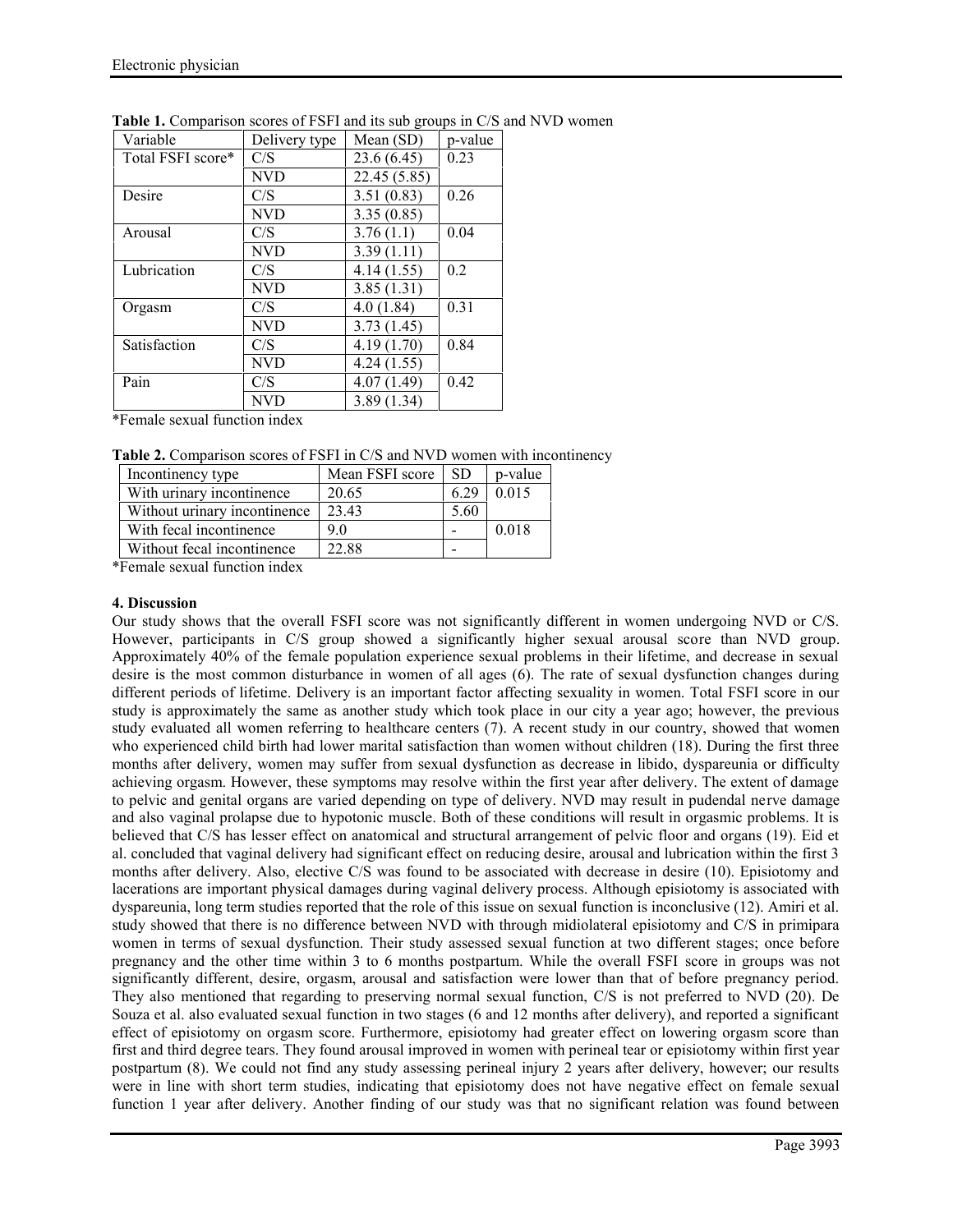delivery method and urinary and fecal incontinency. Participants with both types of incontinency had weaker sexual function. Fecal and urinary incontinence are two other effective factors on female sexual function. Vaginal delivery and BMI are two important well known factors for urinary incontinence. The risk of urinary incontinence will increase by 67% 20 years after delivery (21). Also, pelvic floor dysfunction is two times more common in women with urinary incontinence during pregnancy and shortly after delivery (22). Chan et al. stated that prevalence of stress urinary incontinence, urge urinary incontinence and fecal incontinence were 25.9%, 8.2% and 4.0% respectively after one year of delivery (23). There is a scarcity of data available about the effect of urinary and fecal incontinence following pregnancy on female sexual function. One reason could be lack of validated questionnaires till recent years. Despite this weakness in literature, women with fecal incontinence are as likely to engage sexual relation as healthy women; however, they show poorer sexual function than healthy women (24). Similar to the findings of our study, a cross sectional study by Imhoff et al. also showed a greater risk for having poor sexual life in women with fecal incontinence compared to normal women (25). Despite structural disturbances and traumas, pregnancy may have a hormonal effect on sexual function within a few months after delivery, which could be due to lactation, relational and emotional changes (20). Although not sufficient, we tried to minimize possible bias about hormonal effect on sexual function by evaluating women who have 2 year-old children and do not breast feed them. Furthermore, we relied on gynecological diagnosis regarding urinary and fecal incontinence, instead of using questionnaires. It is possible that some of the participants had received non-medical treatment for their incontinence and thus, their sexual functions were affected by exercises and not by medication or surgery. The results of this study can be used by healthcare professionals, especially midwives, to design and develop effective counseling programs and appropriate education about sexual function after delivery, and the effect of delivery on sexual function. Because midwives are responsible for the health of mothers in health centers, and provide correct information and real help for mothers. The limitations of this study include lack of determining sexual satisfaction of spouses, lack of examining the sexual function of multipara women compared with nullipara women and self completion of the questionnaire are among the limitations in this study.

## **5. Conclusions**

Present study did not find any relation between type of delivery and female sexual dysfunction. This could be a document to prove the fallacy of the common belief in our region that C/S could prevent sexual problems. Despite this, we concluded that there was an association between urinary and fecal incontinency in primipara women. According to these results, we suggest that health providers educate women about the best delivery type and possible sexual dysfunction in early months after delivery which is not going to be persistent or affect their sexual life.

## **Acknowledgments:**

We thank the Research Deputy of Sabzevar University of Medical Sciences who was the moral and material support of this research project. Also, all the women who participated in this study are appreciated.

## **Conflict of Interest:**

There is no conflict of interest to be declared.

## **Authors' contributions:**

All authors contributed to this project and article equally. All authors read and approved the final manuscript.

## **References:**

- 1) Bahl R, Strachan B, Murphy DJ. Pelvic floor morbidity at 3 years after instrumental delivery and cesarean delivery in the second stage of labor and the impact of a subsequent delivery. Am J Obstet Gynecol. 2005; 192(3): 789-94. doi: 10.1016/j.ajog.2004.10.601. PMID: 15746673.
- 2) Khajehei M, Ziyadlou S, Safari RM, Tabatabaee H, Kashefi F. A comparison of sexual outcomes in primiparous women experiencing vaginal and caesarean births. Indian J Community Med. 2009; 34(2): 126-30. doi: 10.4103/0970-0218.51237. PMID: 19966959, PMCID: PMC2781119.
- 3) Brubaker L, Handa VL, Bradley CS, Connolly A, Moalli P, Brown MB, et al. Sexual function 6 months after first delivery. Obstet Gynecol. 2008; 111(5): 1040-4. doi: 10.1097/AOG.0b013e318169cdee. PMID: 18448733, PMCID: PMC2593132.
- 4) Thompson JF, Roberts CL, Currie M, Ellwood DA. Prevalence and persistence of health problems after childbirth: associations with parity and method of birth. Birth. 2002; 29(2): 83-94. doi: 10.1046/j.1523- 536X.2002.00167.x. PMID: 12051189.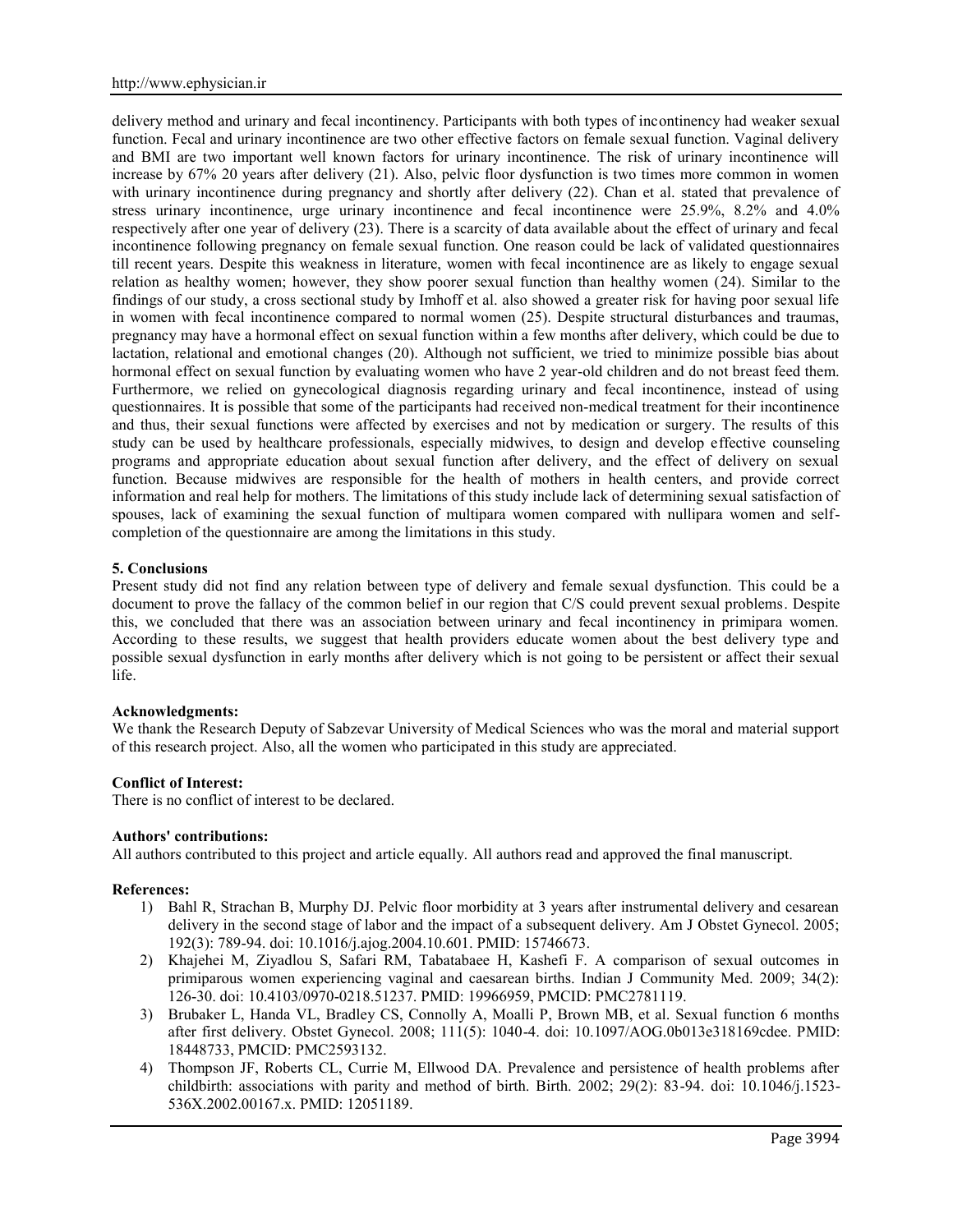- 5) McCool ME, Theurich MA, Apfelbacher C. Prevalence and predictors of female sexual dysfunction: a protocol for a systematic review. Syst Rev. 2014; 3: 75. doi: 10.1186/2046-4053-3-75. PMID: 25015232, PMCID: PMC4108968.
- 6) Kingsberg SA, Woodard T. Female sexual dysfunction: focus on low desire. Obstet Gynecol. 2015; 125(2): 477-86. doi: 10.1097/AOG.0000000000000620, PMID: 25569014.
- 7) Jafarzadeh Esfehani R, Fazel N, Dashti S, Moshkani S, Haghighi Hasanabad F, Foji S, et al. Female Sexual Dysfunction and its Associated Risk Factors: An Epidemiological Study in the North-East of Iran. JMRH. 2016; 4(1): 498-505.
- 8) De Souza A, Dwyer P, Charity M, Thomas E, Ferreira C, Schierlitz L. The effects of mode delivery on postpartum sexual function: a prospective study. BJOG. 2015; 122(10): 1410-8. doi: 10.1111/1471- 0528.13331, PMID: 25752211.
- 9) Chang SR, Chen KH, Lin HH, Chao YM, Lai YH. Comparison of the effects of episiotomy and no episiotomy on pain, urinary incontinence, and sexual function 3 months postpartum: a prospective follow up study. Int J Nurs Stud. 2011; 48(4): 409-18. doi: 10.1016/j.ijnurstu.2010.07.017. PMID: 20800840.
- 10) Eid M, Sayed A, Abdel-Rehim R, Mostafa T. Impact of the mode of delivery on female sexual function after childbirth. Int J Impot Res. 2015; 27(3): 118-20. doi: 10.1038/ijir.2015.2. PMID: 25672800.
- 11) Asselmann E, Hoyer J, Wittchen HU, Martini J. Sexual Problems During Pregnancy and After Delivery Among Women With and Without Anxiety and Depressive Disorders Prior to Pregnancy: A Prospective- Longitudinal Study. J Sex Med. 2016; 13(1): 95-104. doi: 10.1016/j.jsxm.2015.12.005. PMID: 26755092.
- 12) Yeniel A, Petri E. Pregnancy, childbirth, and sexual function: perceptions and facts. Int Urogynecol J. 2014; 25(1): 5-14. doi: 10.1007/s00192-013-2118-7. PMID: 23812577.
- 13) Jundt K, Peschers U, Kentenich H. The Investigation and Treatment of Female Pelvic Floor Dysfunction. Dtsch Arztebl Int. 2015; 112(33-34): 564-74. doi: 10.3238/arztebl.2015.0564. PMID: 26356560, PMCID: PMC4570968.
- 14) Faisal I, Matinnia N, Hejar AR, Khodakarami Z. Why do primigravidae request caesarean section in a normal pregnancy? A qualitative study in Iran. Midwifery. 2014; 30(2): 227-33. doi: 10.1016/j.midw.2013.08.011. PMID: 24055288.
- 15) Kalmbach DA, Ciesla JA, Janata JW, Kingsberg SA. The validation of the female sexual function index, male sexual function index, and profile of female sexual function for use in healthy young adults. Arch Sex Behav. 2015; 44(6): 1651-62. doi: 10.1007/s10508-014-0334-y. PMID: 25091215.
- 16) Gerstenberger EP, Rosen RC, Brewer JV, Meston CM, Brotto LA, Wiegel M, et al. Sexual desire and the Female Sexual Function Index (FSFI): A sexual desire cutpoint for clinical interpretation of the FSFI in women with and without hypoactive sexual desire disorder. J Sex Med. 2010; 7(9): 3096-103. doi: 10.1111/j.1743-6109.2010.01871.x. PMID: 20561170.
- 17) Mohammadi K, Rahnama P, Mohseni SM, Sahraian MA, Montazeri A. Determinants of sexual dysfunction in women with multiple sclerosis. BMC Neurol. 2013; 13: 83. doi: 10.1186/1471-2377-13-83. PMID: 23849536, PMCID: PMC3711855.
- 18) Pourakbaran E, Yazdi SAA. A study of sexual functioning and marital satisfaction in women with and without history of labor. Journal of Fundamentals of Mental Health. 2015; 17(4): 202-8.
- 19) Mohammed Y, Hassan H, Dinary A, Rashed N. Sexual Function after Childbirth according to the Mode of Delivery. AAMJ. 2014; 12(4): 264-85.
- 20) Amiri FN, Omidvar S, Bakhtiari A, Yazdani S, Hajiahmadi M. Comparison of Sexual Function in Primiparous Women Pre-Pregnancy and Postpartum: Difference of the Sexual Function after the Normal Vaginal Delivery and the Cesarean Section. Health. 2015; 7(10): 1379-86. doi: 10.4236/health.2015.710152.
- 21) Gyhagen M, Bullarbo M, Nielsen T, Milsom I. The prevalence of urinary incontinence 20 years after childbirth: a national cohort study in singleton primiparae after vaginal or caesarean delivery. BJOG. 2013; 120(2): 144-51. doi: 10.1111/j.1471-0528.2012.03301.x.
- 22) Rao BK, Nayak SR, Kumar P, Kamath V, Kamath A, Suraj S. Prevalence of Pelvic Floor Dysfunction among Married Women of Udupi Taluk, Karnataka, India. J Women's Health Care. 2014; 4(3): 1-4. doi: 10.4172/2167-0420.1000236.
- 23) Chan SS, Cheung RY, Yiu K, Lee L, Chung TK. Prevalence of urinary and fecal incontinence in Chinese women during and after their first pregnancy. Int Urogynecol J. 2013; 24(9): 1473-9. doi: 10.1007/s00192- 012-2004-8. PMID: 23229419.